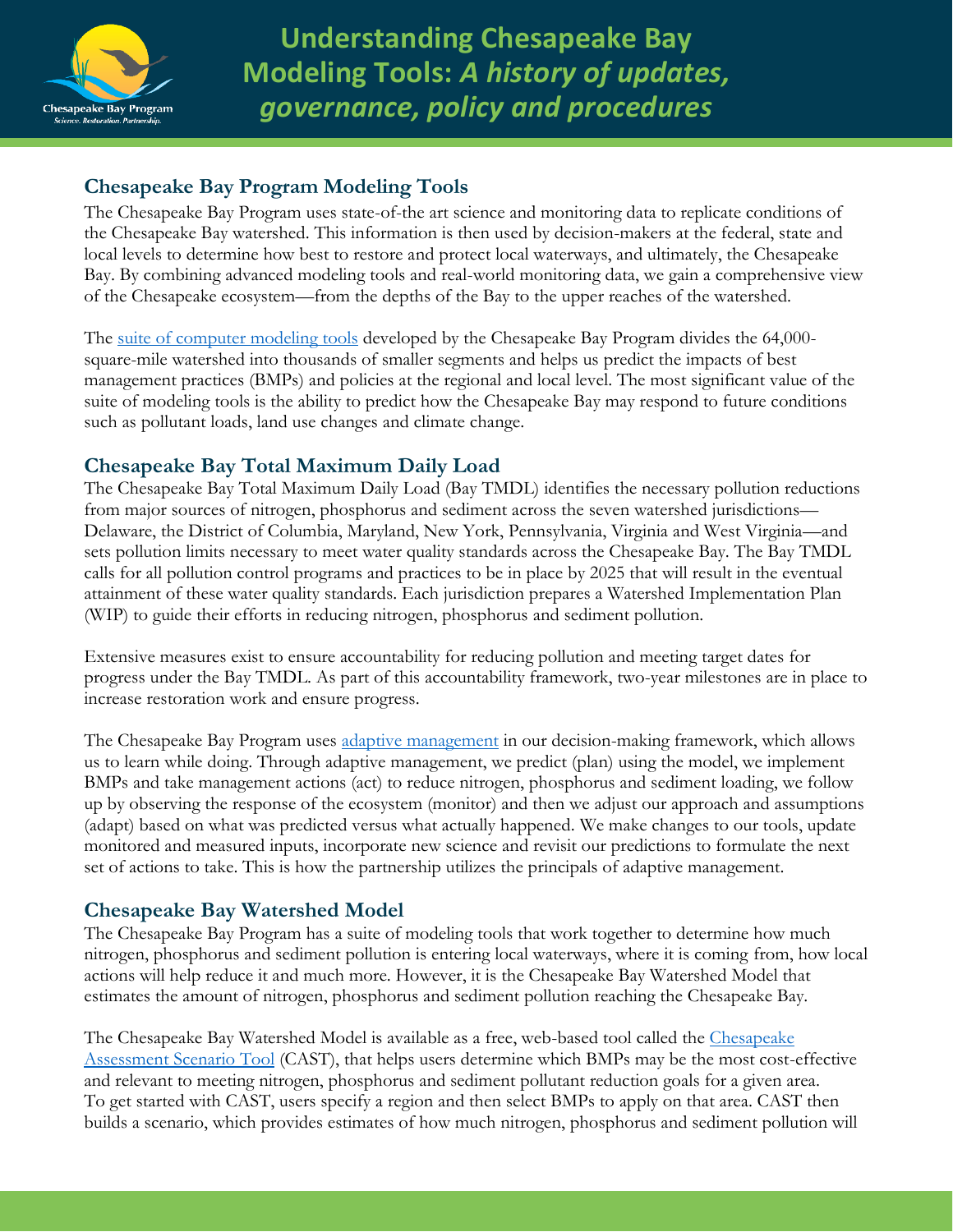be reduced. The estimated cost of this scenario is also provided so that users may select the practices that may be the most economical.

The tool is in use by counties, states, watershed groups and other units of local government across the Chesapeake Bay watershed for total maximum daily loads (TMDLs), nonpoint source pollutant management and municipal stormwater programs. It can help users better understand:

- Which BMPs could provide the greatest load reduction.
- The extent to which these BMPs could be implemented based on available resources and land availability, as well as the cost of implementation.
- How to refine the selected BMPs to meet planning needs.

CAST is one of four measures used by the Chesapeake Bay Program to assess progress toward meeting restoration goals. The other three measures look at tidal water quality trends, non-tidal loading trends (what and where conditions are improving, degrading or staying constant) and programmatic actions (such as policies, regulations and incentive programs) that the jurisdictions commit to implement through their WIPs and milestones.

# **Updating the Watershed Model**

The Chesapeake Bay Program strives to use the best available science, data and information to inform and support our shared restoration efforts and collective decision-making processes. Given that scientific methods and data evolve over time, the partnership has discussed and debated how it can use and incorporate new methods and data into its modeling tools, while also retaining some amount of stability in the planning and implementation processes. In the past, updates to the model occurred whenever new data and information became available, without a defined schedule, causing logistical and communication challenges.

In 2014, the [Modeling Workgroup](https://www.chesapeakebay.net/who/group/modeling_team) under the Water Quality Goal Implementation Team (GIT) conducted a year-long investigation that deliberated how best to introduce new data and methods into the Chesapeake Bay Program modeling tools. The reason for this investigation was the 2012 U.S. Department of Agriculture (USDA) Census of Agriculture, 2011 National Land Cover Dataset and projections of human population growth from the jurisdictions. The impact of adding these new datasets was an increase in modeled nitrogen loads for Maryland, New York, Pennsylvania and West Virginia, and decreases in modeled nitrogen loads for Delaware, the District of Columbia and Virginia. Upon completing the investigation, the Milestone Workgroup made the recommendation to the Water Quality GIT that all jurisdictions should be evaluated with the same model that they used to develop their two-year milestones.

In [December 2015](https://www.chesapeakebay.net/channel_files/22350/wqgit_december_f2f_actions_and_decisions.pdf) and [January 2016,](https://www.chesapeakebay.net/channel_files/23114/mb_actions_decisions_1.14.16.docx) the Water Quality GIT and the Management Board, respectively, reached consensus on the recommendations from the Modeling Workgroup. It was decided that with the development of each jurisdiction's 2016-2017 milestones, the partnership would hold the assumptions set at the beginning of the milestone period constant over the following two years. Any changes to the decision to update the model every two years requires formal review and approval by the partnership.

Land uses would be predicted at the beginning of the milestone period and these projections would not be changed. At the end of the two years, Bay Program partners would factor in new information, BMP efficiencies and data previously approved by the partnership, into past and present progress runs, going back to 2009. With the introduction of new BMPs into the model, the jurisdictions then had the opportunity to go back and update their past reporting, using this new information.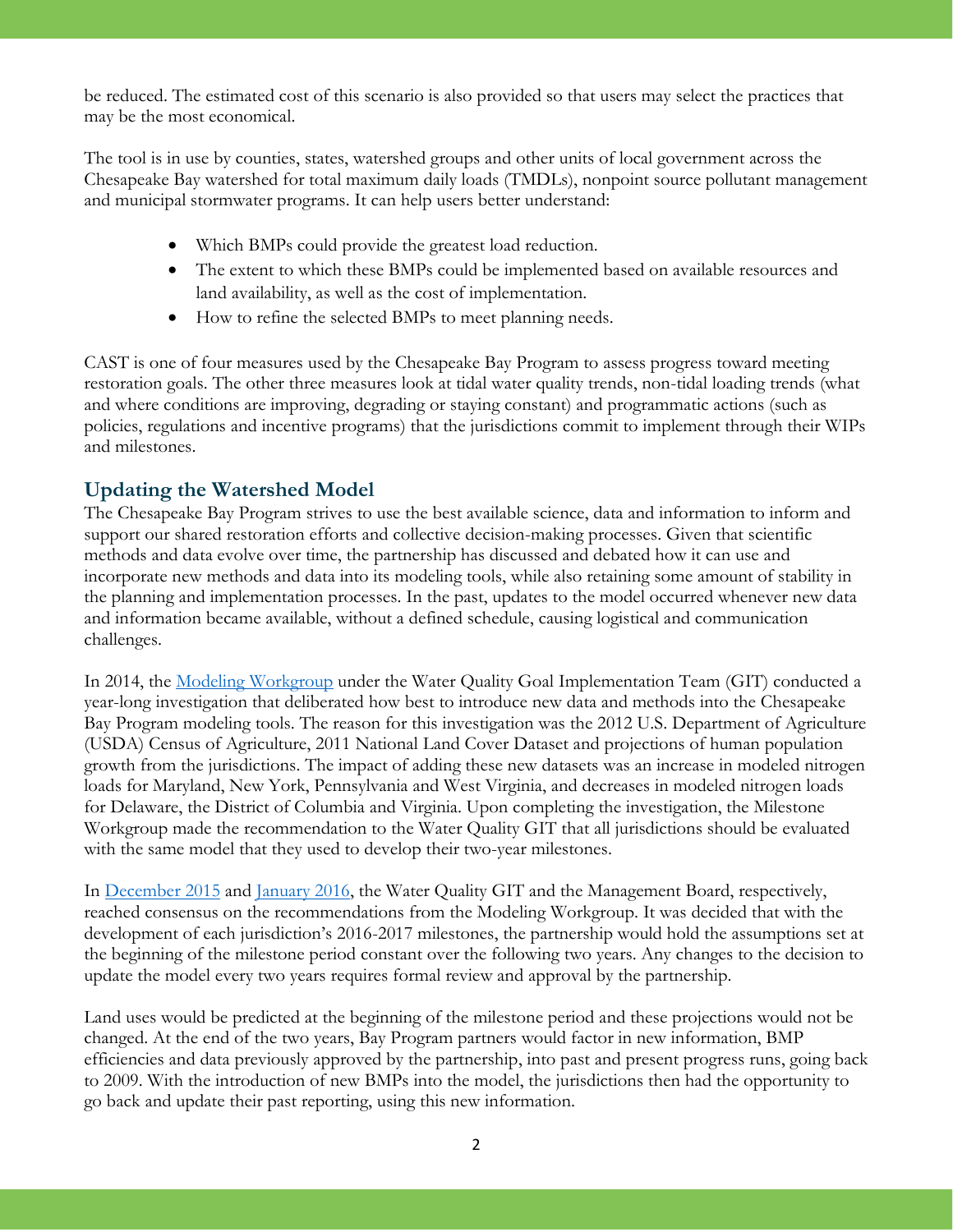The process for updating the model and transitioning to new versions is approved and directed by the partnership. By holding assumptions constant for the milestone period and updating with new data and information every two years, the model more accurately reflects what is happening on the ground. Changing conditions in the watershed can have as much, if not more, of an effect on nutrient and sediment pollutant loads, than BMP implementation.

# **Rationale**

By consistently adding and refining new science, data, information and methods used in the model every two years, we get a better understanding of how our management actions and decisions may be impacting water quality and living resources across the Chesapeake Bay watershed. Some of these updates may include changes in livestock populations or land cover (e.g. forested land becoming urban). Accurately capturing these changes on a regular basis helps us understand if overall watershed health is improving or not, and why. These changes also measure historical progress and trends over time.

Updates to the model can change the amount of pollution estimated to enter the Bay from the rest of the watershed. For example, if there are more chickens in a given geographic area than previously reported and reflected in the model, this may show an increase in estimated nutrient loads because of additional manure. Subsequently, when new datasets are released, such as from the USDA [Census of Agriculture,](https://www.chesapeakebay.net/news/blog/recent_agricultural_census_shows_conservation_practices_are_on_the_rise) or [high](https://www.chesapeakebay.net/news/blog/groundbreaking_land_cover_data_to_support_chesapeake_bay_restoration_effort)[resolution land cover,](https://www.chesapeakebay.net/news/blog/groundbreaking_land_cover_data_to_support_chesapeake_bay_restoration_effort) estimated pollutant loads may increase or decrease, particularly if future projections are being adjusted to account for the latest data. These adjustments, while having a potential impact on pollutant loads, are critical to the model as they show the most accurate representation of changes that have occurred over the last two years or more for a given geographic area.

These changes could mean that jurisdictions may have to adjust their implementation efforts to account for any increases in estimated pollutant loads. However, these potential changes in pollutant loads do not call for edits to a jurisdiction's WIP or local action plan. WIPs do not change unless a jurisdiction decides to do so, since they are official state documents.

There are technical and communication challenges with updating the model every two years. Although the [2025 Phase III WIP planning targets](https://www.chesapeakebay.net/news/blog/chesapeake_bay_program_sets_new_targets_for_nutrient_reductions) do not change, a given year's target and the level of effort needed to achieve the 2025 goal can modify, because historical progress runs will shift when they are re-calculated using new data and information.

New data means incorporating the effects of an ever-changing landscape (e.g., forest lands can become developed or turned into agricultural land). New data means a better estimate of animal populations and the amounts of crops grown. New data means updated science and our ability to incorporate information like high resolution land cover/land use. Finally, in this not all-inclusive list is updating BMP information to include new practices not previously included in the model, as well as updated efficiencies for existing BMPs.

These updates may impact a jurisdiction's level of effort in meeting their pollutant reduction goals. For example, if there was a huge increase in the acreage of soybeans being grown compared to what was previously reported, this will show as a rise in estimated pollutant loads as nitrogen from the roots, leaves and pods (that are not harvested) die and decompose, running off the land into the water. If previously reported lands used for agricultural production are taken out of use, there will be a decrease in estimated pollutant loads.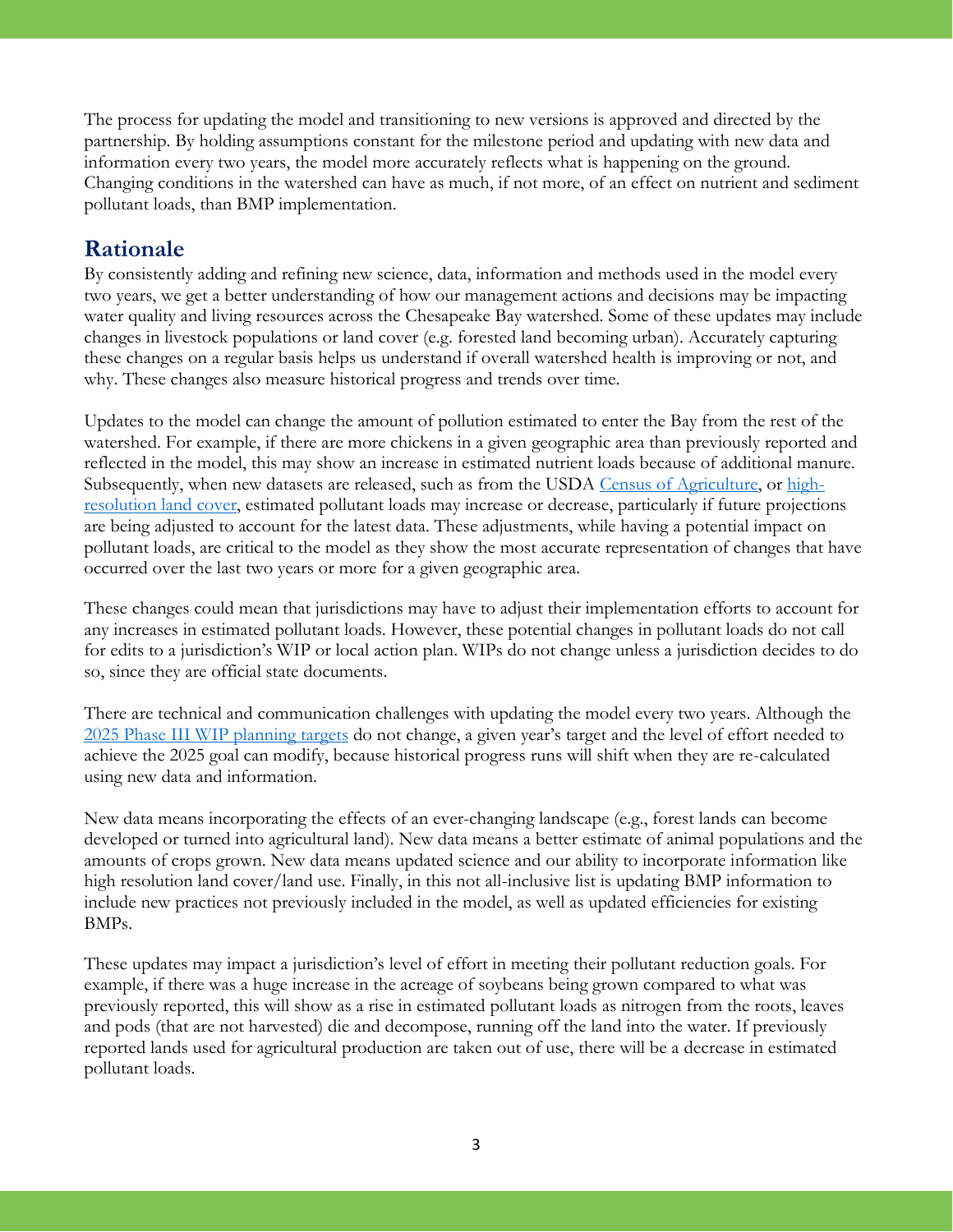The differences show both greater improvements and degradations than were previously estimated – depending on the scale. This all leads to the Environmental Protection Agency (EPA) conducting two assessments of progress – one with the older version of the model and one with the updated version of the model. Each progress run will show different levels of achievement toward pollutant reduction goals. It can be difficult to explain to other partners and stakeholders the rationale behind these two assessments, and questions often arise about which version of the model should be and is available to use, for the next twoyear milestone period.

If the model remains unchanged over time, no new BMPs will be added, no changes will be made to reflect BMP efficiencies, no updates will exist for land use/land cover data and there will be no realization of changes to livestock populations—just to name a few examples.

In making the decision to update the model every two years, the partnership evaluated the impact of allowing for changes versus locking the information down. It was known and understood that these updates would cause changes in pollutant loads for each jurisdiction.

## **The argument for model updates**

TMDLs are plans put into place to restore impaired waterways by identifying the amount of pollution that a water body can receive while still meeting water quality standards. In particular, TMDLs address impairments to water quality that are not fully removed through point sources. In regard to the Bay TMDL, if new science, data and information are not incorporated into the model to reflect the best estimates of nutrient and sediment pollutant loads, then the model will not accurately predict how the actions taken today by each jurisdiction to reduce pollutant loads are helping to improve Bay water quality standards.

The partnership has invested millions of dollars into updating the Chesapeake Bay Program's suite of modeling tools in preparation for the Phase III WIPs and two-year milestones. The updates began in 2016 with the original [high-resolution land cover](https://www.chesapeakebay.net/news/pressrelease/chesapeake_bay_restoration_to_benefit_from_groundbreaking_technology_advanc) analysis and continues to this day with the current six-year contract with the Chesapeake Conservancy.

Incorporating updated science, data and information, not only improves the accuracy of the model, but also helps restoration and conservation efforts from a variety of stakeholders. Additionally, it informs the ongoing collective efforts of Bay Program partners to better understand trends in water quality.

Updates are essential to maintaining public trust in the integrity of the restoration effort, particularly at the local level where people can easily verify whether our data reflects current conditions. Model updates are also essential for ensuring that our investments in restoration don't veer off course due to changing conditions in the watershed or scientific understanding.

### **How EPA uses the updated model**

Before the model is updated, Chesapeake Bay Program partners can review any new data and information that is to be incorporated to ensure its accuracy. For the most recent round of updates (CAST-19), the Water Quality GIT began reviewing initial updated datasets in the summer of 2019. Once the updates are incorporated into the model, the partnership can run scenarios using the new version to see what changes have occurred for nutrient and sediment pollutant loads. For the newest version of the model, CAST-19, the Water Quality GIT has been reviewing the results of these scenario runs since fall 2019. The expectation is that this model will be used for the next two-year milestone period (2020-2021). The updated model will also be used for the annual BMP progress submissions and assessments over that same two-year period.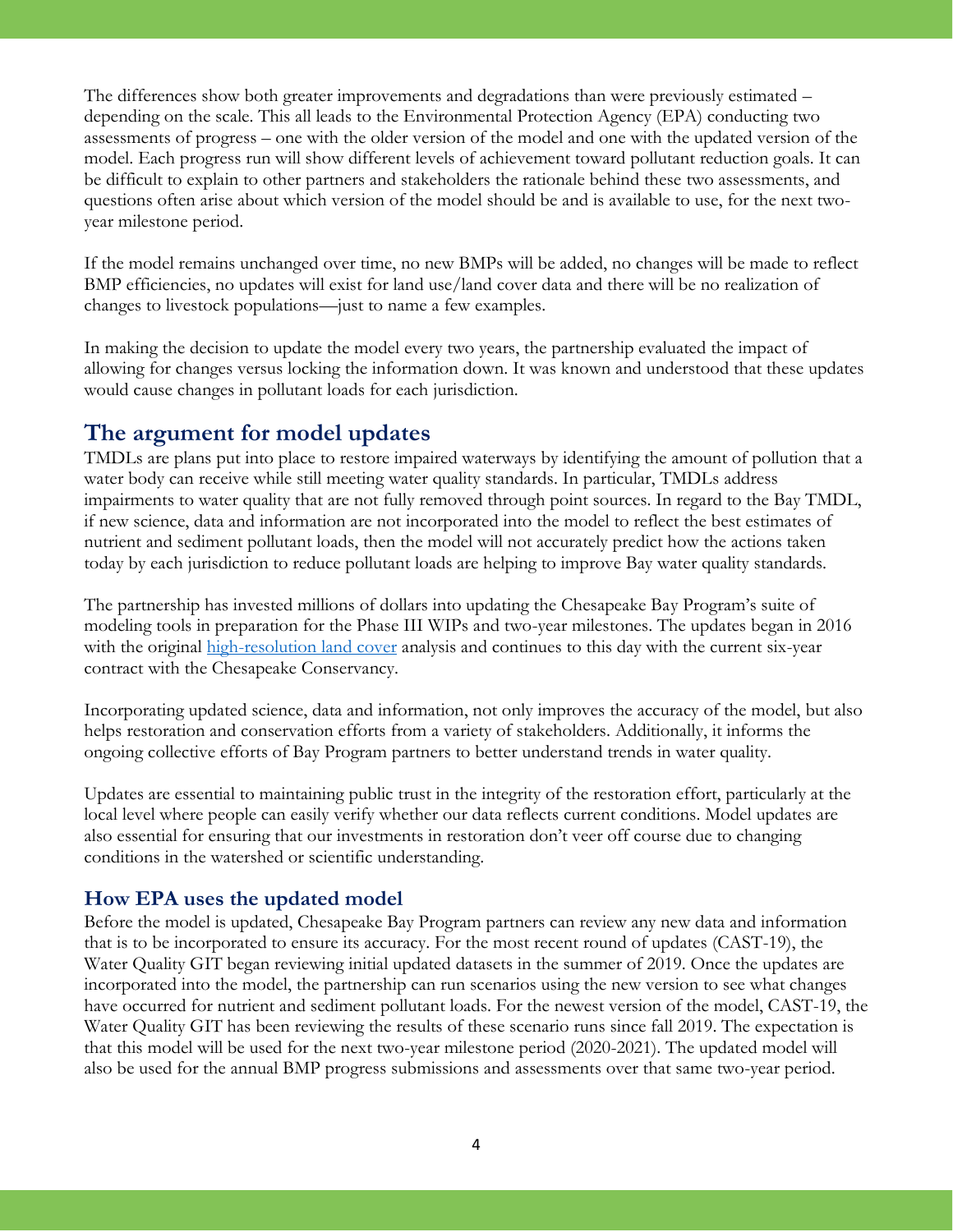EPA uses the Chesapeake Bay Program approved suite of modeling tools – whether that be the current version, CAST-17, or the new version, CAST-19 – to assess progress for future milestone evaluations. EPA has also emphasized that its evaluations of progress are based on the partnership's decision that the Phase III WIP planning targets for 2025 will not change. If needed, it is the prerogative of each jurisdiction to revise their WIPs to adaptively manage their conservation efforts.

#### **WIP targets and two-year milestones remain constant**

In July 2018, the Principals' Staff Committee [made the decision](https://www.chesapeakebay.net/channel_files/29609/i.a._psc_actions-decisions_7-9-18_final_2.pdf) to approve the 2025 Phase III WIP planning targets for nutrient and sediment loads, using the Phase 6 Watershed Model, and stated that these targets would not change between that time and 2025, even with the addition of new science, data and information. Keeping the 2025 goals constant is intended to provide stability to state and local jurisdictions, while also allowing for the incorporation of the best available science, data and information into the model.

It is up to each jurisdiction to determine how they will reflect changes in pollutant loads into their WIPs and two-year milestones, as these are state-led efforts and official documents. It is not an EPA decision or expectation as to whether a jurisdiction should update its WIP or two-year milestones to reflect changes in pollutant loads. For example, it is the discretion of the Pennsylvania Department of Environmental Protection, in coordination with their local partners, to determine whether they want to update county targets to reflect the results from an updated version of the model or keep those targets the same. It is also a jurisdictional decision as to whether they should ask their counties for more reductions to account for any changes in pollutant loads. EPA's role in the partnership's accountability framework is to assess and report on the jurisdictions' progress toward for achieving the 2025 Phase III WIP planning targets, not each jurisdiction's localities (e.g. counties, townships), and to take appropriate federal actions, where warranted, at the jurisdiction level.

EPA and the Chesapeake Bay Program will continue to work closely with each jurisdiction on understanding and communicating shifts in pollutant loads due to model updates, and will continue to provide resources (e.g. staffing, financial) and technical assistance to support WIP and two-year milestone planning and implementation efforts.

#### **Re-running old scenarios**

When an updated version of the model is ready for use, EPA will use the new version to assess annual progress and evaluate future two-year milestones. It is recommended that users either re-run or create new scenarios in the updated version of the model to be consistent, but that is up to each user to determine. It is likely that re-running a scenario in an updated model could result in different numbers. A comparison tool between the older and newer version of the model will be available to help users understand any changes in the results between various scenarios. Chesapeake Bay Program management and staff continue to be available to provide technical assistance, including communications support, to help jurisdictions understand and apply any model updates to restoration planning and implementation.

#### **Messaging challenges**

Further discussions are needed by the partnership to determine options and approaches for how best to communicate this information to both targeted audiences and the general public. At a minimum, it is not just CAST users that should be aware of these updates but also program managers who are responsible for directing staff and resources toward providing and reviewing the information that informs these two-year model updates.